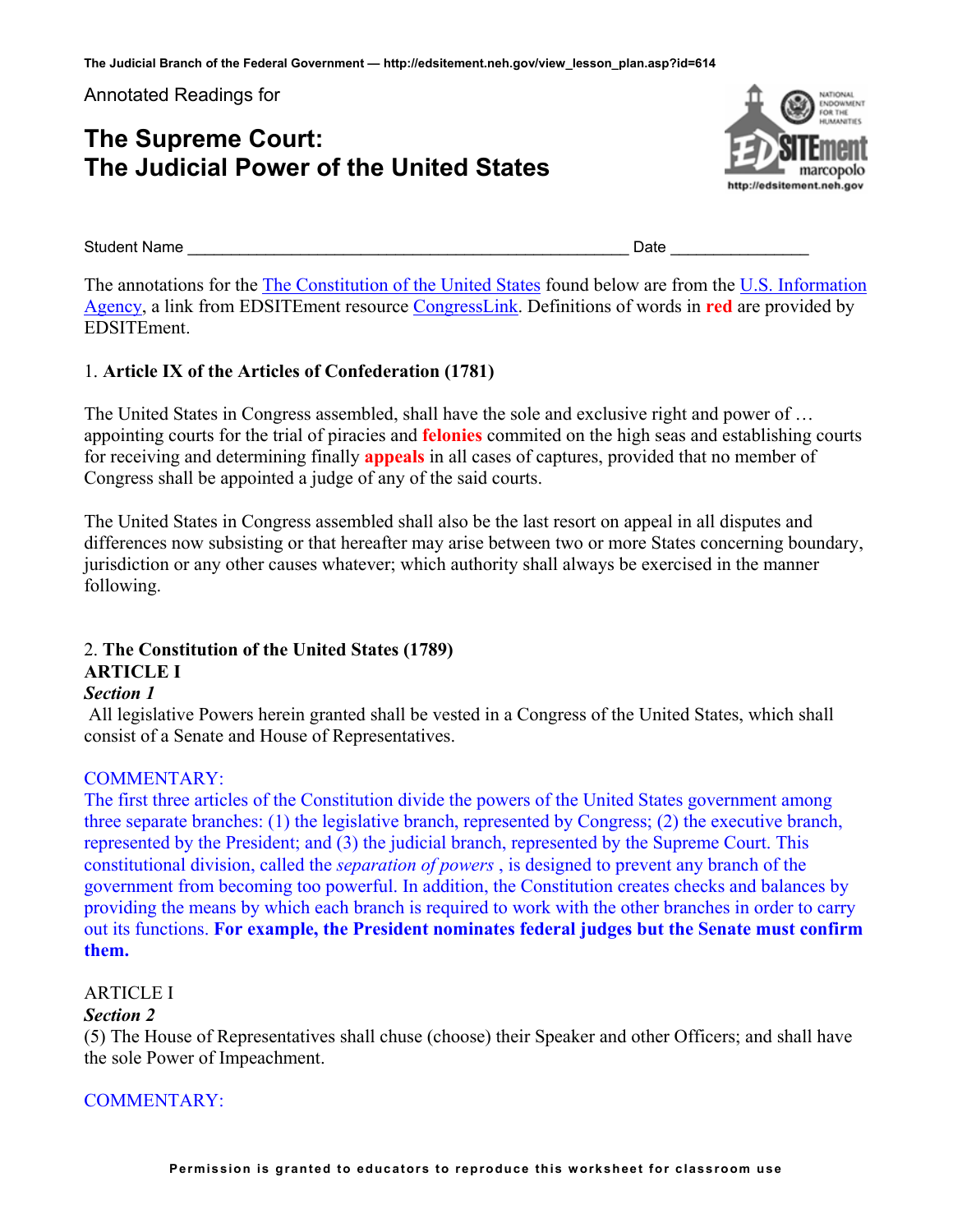The House chooses an officer called the *Speaker* to lead meetings. The House alone has the power to bring impeachment charges against a federal official. It has impeached 16 federal officers, including two presidents, Andrew Johnson in 1868 and William Jefferson Clinton in 1998. The Senate tries impeachment cases.

## ARTICLE 1

#### *Section 3*

(6) The Senate shall have the sole Power to try all Impeachments. When sitting for that Purpose, they shall be on Oath or Affirmation. When the President of the United States is tried, the Chief Justice shall preside: And no Person shall be convicted without the Concurrence of two thirds of the Members present.

## COMMENTARY:

The provision that the Chief Justice, rather than the Vice President, shall preside over the Senate when a President is on trial probably grows out of the fact that a Senate conviction of a President would make the Vice President the President. The phrase "on oath or affirmation" means that Senators are placed under oath when trying impeachment cases, just as jurors are in a regular court trial.

(7) Judgment in Cases of Impeachment shall not extend further than to removal from Office, and disqualification to hold and enjoy any Office of honor, Trust or Profit under the United States: but the Party convicted shall nevertheless be liable and subject to Indictment, Trial, Judgment and Punishment, according to Law.

#### COMMENTARY:

If an impeached person is found guilty, she or he can be removed from office and forbidden to hold federal office again. The Senate cannot impose any other punishment, but the person may also be tried in regular courts. **The Senate has convicted seven persons, all of them judges.** All these men were removed from office, but only two of them were disqualified from holding any federal office.

#### ARTICLE I

*Section 8*  (9) To constitute Tribunals inferior to the supreme Court;

#### COMMENTARY:

Examples of federal courts "inferior to the Supreme Court" include the United States district courts and United States Courts of Appeals.

# *Section 2*

(2) He shall… nominate, and by and with the Advice and Consent of the Senate, shall appoint Ambassadors, other public Ministers and Consuls, Judges of the supreme Court, and all other Officers of the United States, whose Appointments are not herein otherwise provided for, and which shall be established by Law: but the Congress may by Law vest the Appointment of such inferior Officers, as they think proper, in the President alone, in the Courts of Law, or in the Heads of Departments.

#### COMMENTARY:

The framers of the Constitution intended that in some matters the Senate should serve as an advisory body for the President, somewhat as the House of Lords advised the monarch in Great Britain.The President can make treaties and appoint various government officials. But two-thirds of the Senators present must approve before a treaty is confirmed. Also, high appointments require approval of more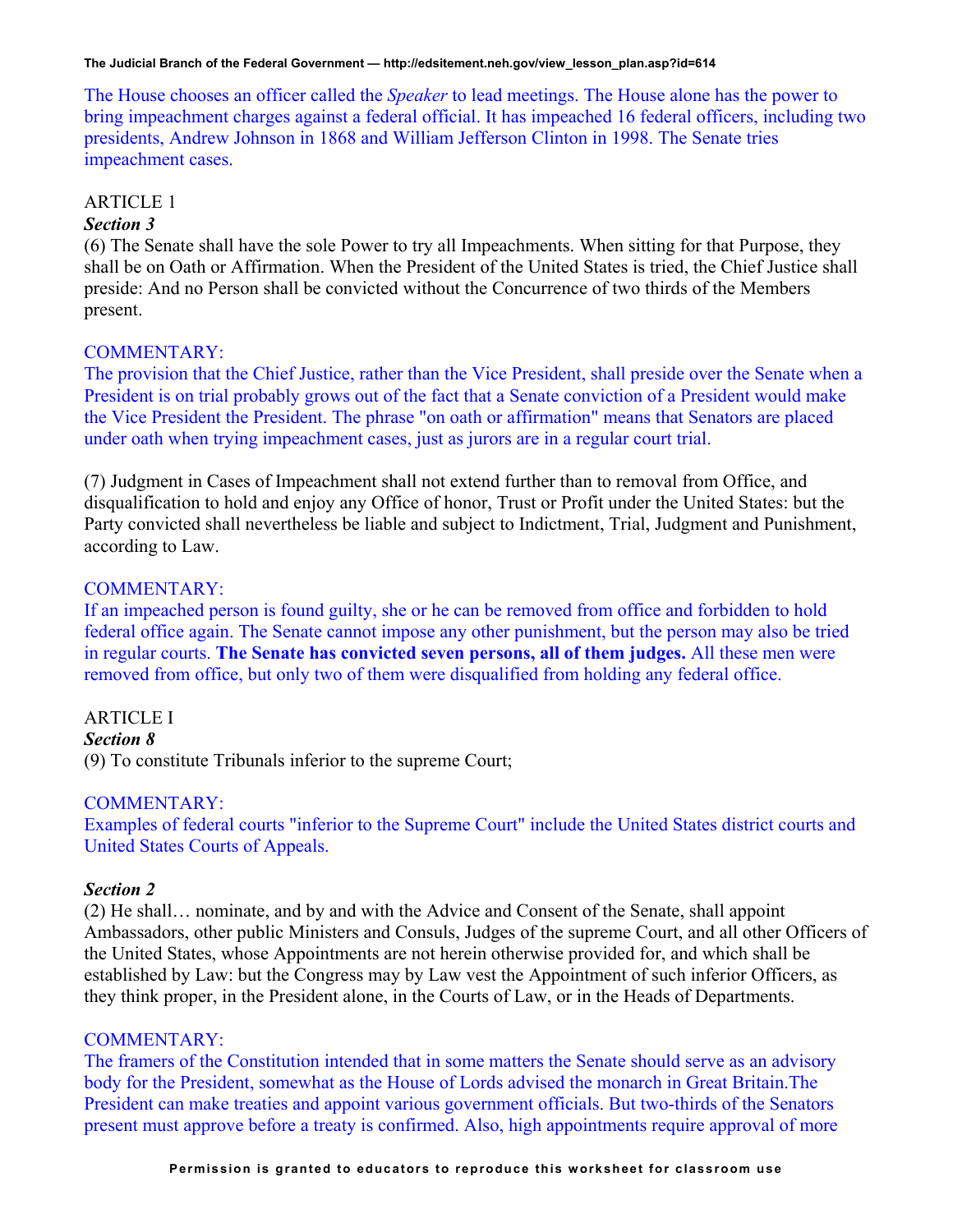#### than half the Senators present.

#### **ARTICLE III**

#### *Section 1*

The judicial Power of the United States, shall be vested in one supreme Court, and in such **inferior Courts** as the Congress may from time to time ordain and establish. The Judges, both of the supreme and inferior Courts, shall hold their Offices during good Behaviour; and shall, at stated Times, receive for their Services, a Compensation, which shall not be diminished during their Continuance in Office.

## COMMENTARY:

The Constitution gives federal courts considerable independence from both the Congress and the President. The guarantee that judges shall hold office during "good behavior" means that, unless they are impeached and convicted, they can hold office for life. This protects judges from any threat of dismissal by the President who appointed them, or by any other President during their lifetime. The rule that a judge's salary may not be reduced protects the judge against pressure from Congress, which could otherwise threaten to fix the salary so low that the judge could be forced to resign.

## ARTICLE III

#### *Section 2*

(1) The judicial Power shall extend to all Cases, in Law and Equity, arising under this Constitution, the Laws of the United States, and Treaties made, or which shall be made, under their Authority;-- to all Cases affecting Ambassadors, other public Ministers and Consuls;-- to all Cases of admiralty and maritime Jurisdiction;-- to Controversies to which the United States shall be a Party;-- to Controversies between two or more States;-- [between a State and Citizens of another State;]-- between Citizens of different States,-- between Citizens of the same State claiming Lands under Grants of different States, and between a State, or the Citizens thereof, and foreign States, [Citizens or Subjects.]

#### COMMENTARY:

The right of the federal courts to handle "cases arising under this Constitution" is the basis of the Supreme Court's right to declare laws of Congress unconstitutional. This right of "judicial review" was established by Chief Justice John Marshall's historic decision in the case of *Marbury v. Madison* in 1803. The 11th Amendment set aside the phrase "between a state and citizens of another state" and removes from federal courts suits by citizens against a state.

(2) In all Cases affecting Ambassadors, other public Ministers and Consuls, and those in which a State shall be Party, the supreme Court shall have **original Jurisdiction**. In all the other Cases before mentioned, the supreme Court shall have **appellate Jurisdiction**, both as to **Law and Fact**, with such Exceptions, and under such Regulations as the Congress shall make.

#### COMMENTARY:

The statement that the Supreme Court has *original jurisdiction* in cases affecting foreign governments and their representatives and in cases to which a state government is one of the parties means that cases of this kind go directly to the Supreme Court. In other cases, the Supreme Court has *appellate jurisdiction*. This means that the cases are tried first in a lower court and may come up to the Supreme Court for review if Congress has authorized an appeal for such kinds of cases. Congress cannot take away or modify the original jurisdiction of the Supreme Court, but it can take away the right to appeal to that Court or fix the conditions one must meet to present an appeal.